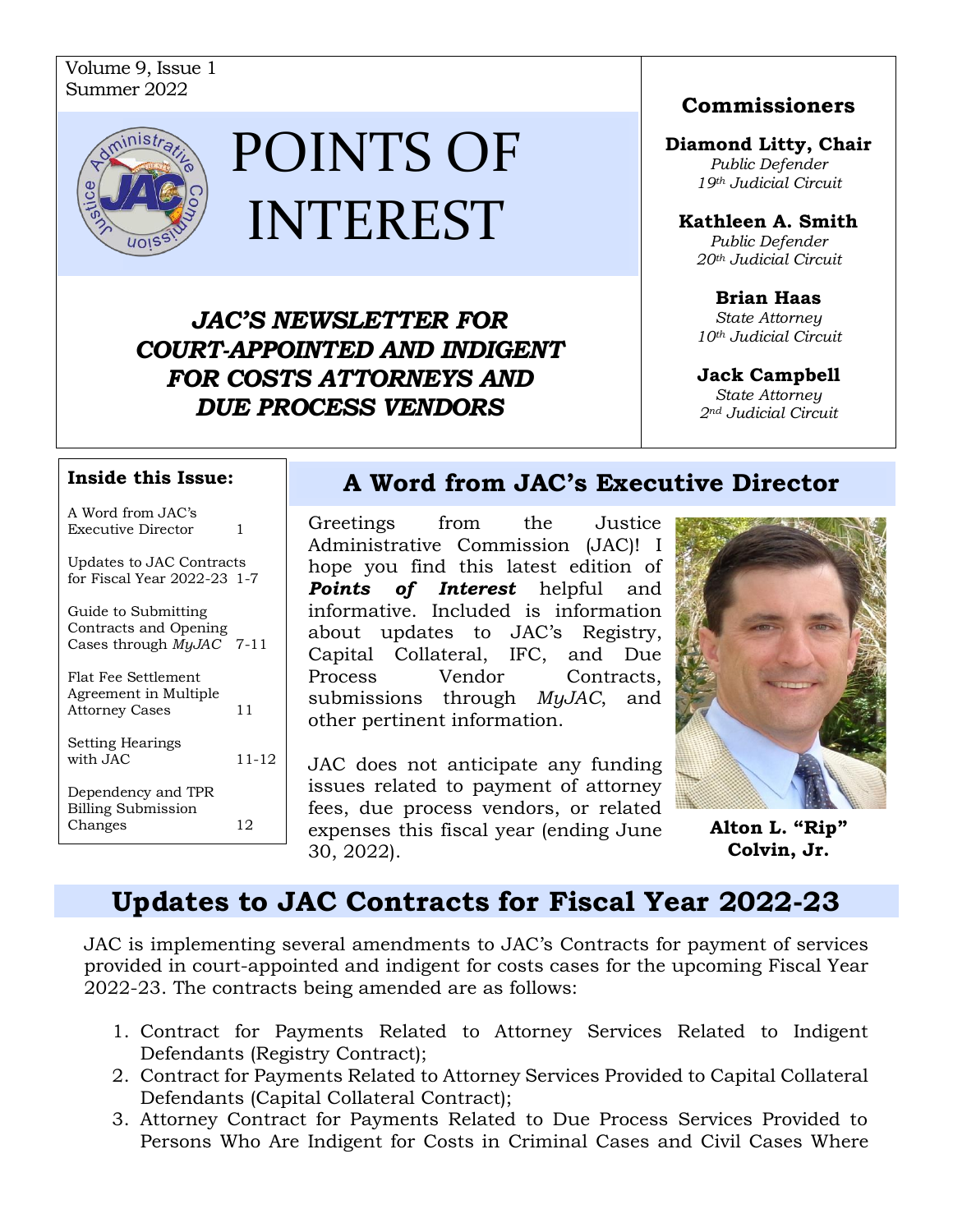

There Is a Statutory or Constitutional Right to Appointed Counsel or Due Process Costs (IFC Contract);

- 4. Contract for Payments Related to Due Process Services Provided to Indigent Defendants (Other than Attorney Fees) (Due Process Contracts)
	- a. Type 1 Due Process Costs Limited to Established Rates (Court Reporters, Investigators, Mitigation Specialists); and
	- b. Type 2 For Vendors Providing Extraordinary Services (Experts).

The substantive amendments are as follows and their location is specified in *italics*:

#### **1) Enhanced Superseding Language**

All JAC contracts for payment of services provided in court-appointed and indigent for costs cases contain a provision that execution of a new contract supersedes all prior agreements. The amendment strengthens the existing provision by specifying that services rendered prior to the effective date of the contract but billed after the effective date of the current year's contract, are covered by the most recently executed contract.

*Preamble to all Contracts*

#### **2) Language Requiring Attorneys to Submit Documents in the Fashion Directed by JAC Policies and Procedures**

As JAC continues to implement more online document submission systems, JAC will transition from document submission through email to submission through *MyJAC*. This amendment allows JAC to amend its procedures for document submission as JAC implements improvements to *MyJAC* allowing attorneys to submit more types of documents online. Also, to conform to existing practices, attorneys and vendors are directed to submit responses to audit deficiencies through *MyJAC*, instead of email.

*Registry Contract II(9) & XIII(3); Capital Collateral Contract II(10) & XIV(3); IFC Contract II(5 & 13) & IX(3); Due Process Contracts VII(15)*

#### **3) Time Frame for Attorney Case Opening After Discharge from Case**

Although court-appointed attorneys are required to open their cases through *MyJAC* within 90 days of appointment, many attorneys fail to do so. This creates an issue for JAC audit staff when an attorney is discharged from a case and a new attorney is appointed particularly where the first attorney is only on the case for a short period of time. When the new attorney submits a billing, JAC places the billing on hold pending receipt of a fee waiver or billing submission from the prior attorney even if the prior attorney never opened the case with JAC. The amendment requires an attorney to open a case within 90 days of discharge or withdrawal from the case. **The attorney's failure to open the case within 90 days will be deemed a contractual waiver of the right**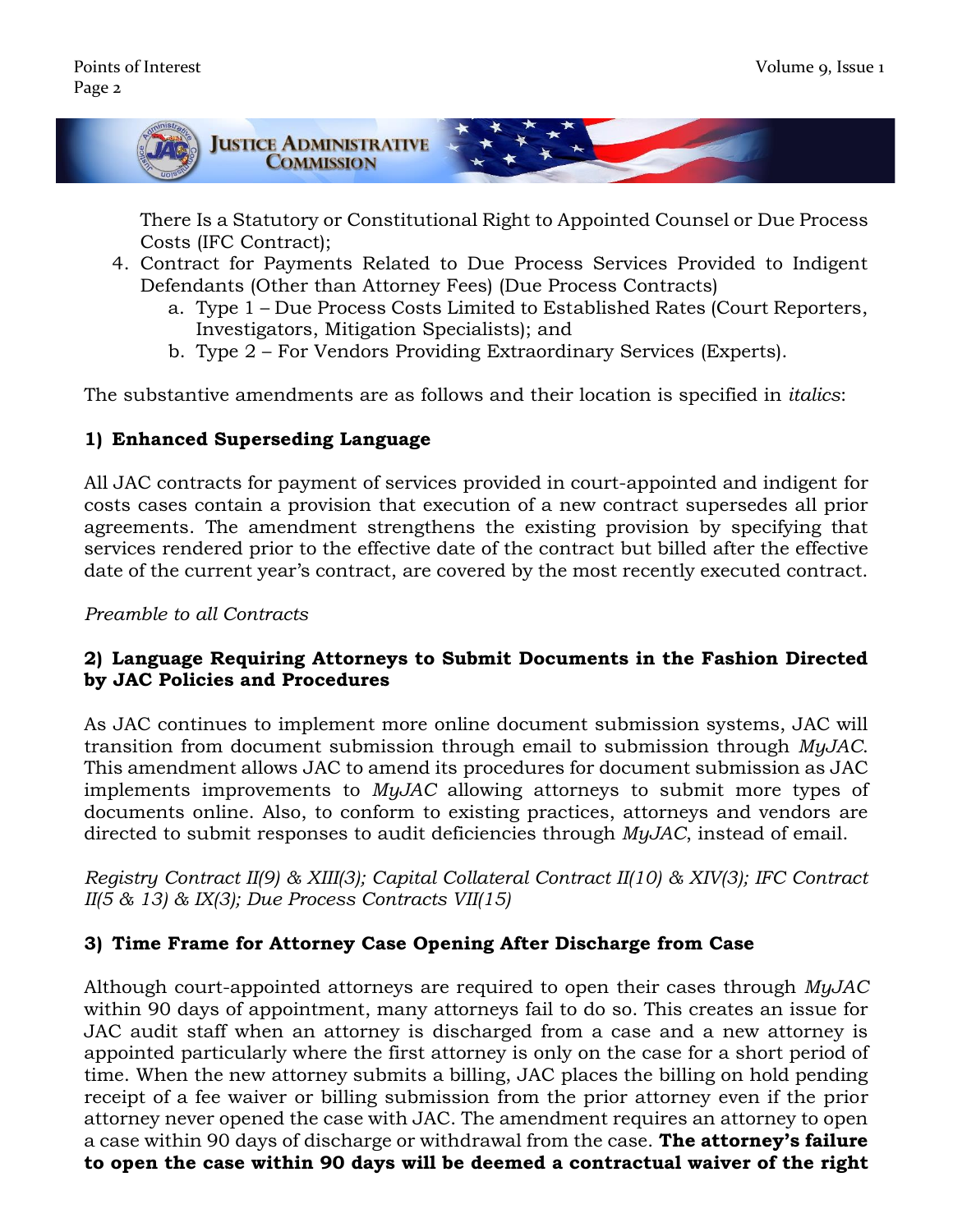

**to attorney fees when the case reaches disposition.** The amendment will allow JAC audit staff to process billings for payment without delay when the prior attorney did not open the case with JAC within 90 days of withdrawal or discharge and new counsel bills upon disposition of the case.

#### *Registry Contract II(5)*

#### **4) Requirement to Provide Case Opening Documents in Ch. 39 Proceedings**

Previously, JAC did not require attorneys to provide dependency or termination of parental rights (TPR) petitions. In implementing the requirements of Title IV-E, attorneys must now submit Title IV-E Forms with the names and dates of birth of the client's children involved in the case exactly as specified in the petitions. In order to verify the pertinent information, JAC needs the case opening documents. JAC audit staff already requests these documents as part of the audit process. This amendment conforms the contract to existing processes.

#### *Registry Contract II(5)*

#### **5) Requirement to File Motion to Withdraw Where Private Counsel Is Retained**

Under s. 27.5304(11), F.S., an attorney is presumed not to be entitled to the full flat fee when the attorney withdraws from the case prior to the case reaching final disposition. At times, when privately retained counsel assumes representation, some attorneys have contended that they are entitled to the full flat fee because they never moved to withdraw from the case. This amendment requires private court-appointed counsel to move to withdraw when private counsel is retained. If a defendant retains a private attorney, the defendant no longer needs the services of a court-appointed attorney. If an attorney does not move to withdraw, the attorney is contractually deemed to have withdrawn effective as of the date of the notice of appearance or assumption of representation by privately retained counsel.

*Registry Contract III(2 & 4)*

#### **6) Replacing Language About JAC Adopting Due Process Rate**

Although JAC's contracts have historically contained a provision allowing JAC to adopt rates for due process costs when there are no established rates, typically JAC has not done so. Instead, JAC will cite to the rates recommended by the Indigent Services Advisory Board for guidance. This amendment conforms the contracts to existing practices.

*Registry Contract IV(2 & 3); Capital Collateral Contract IV(2 & 3); IFC Contract III(2 & 3); Due Process Contracts III(2)*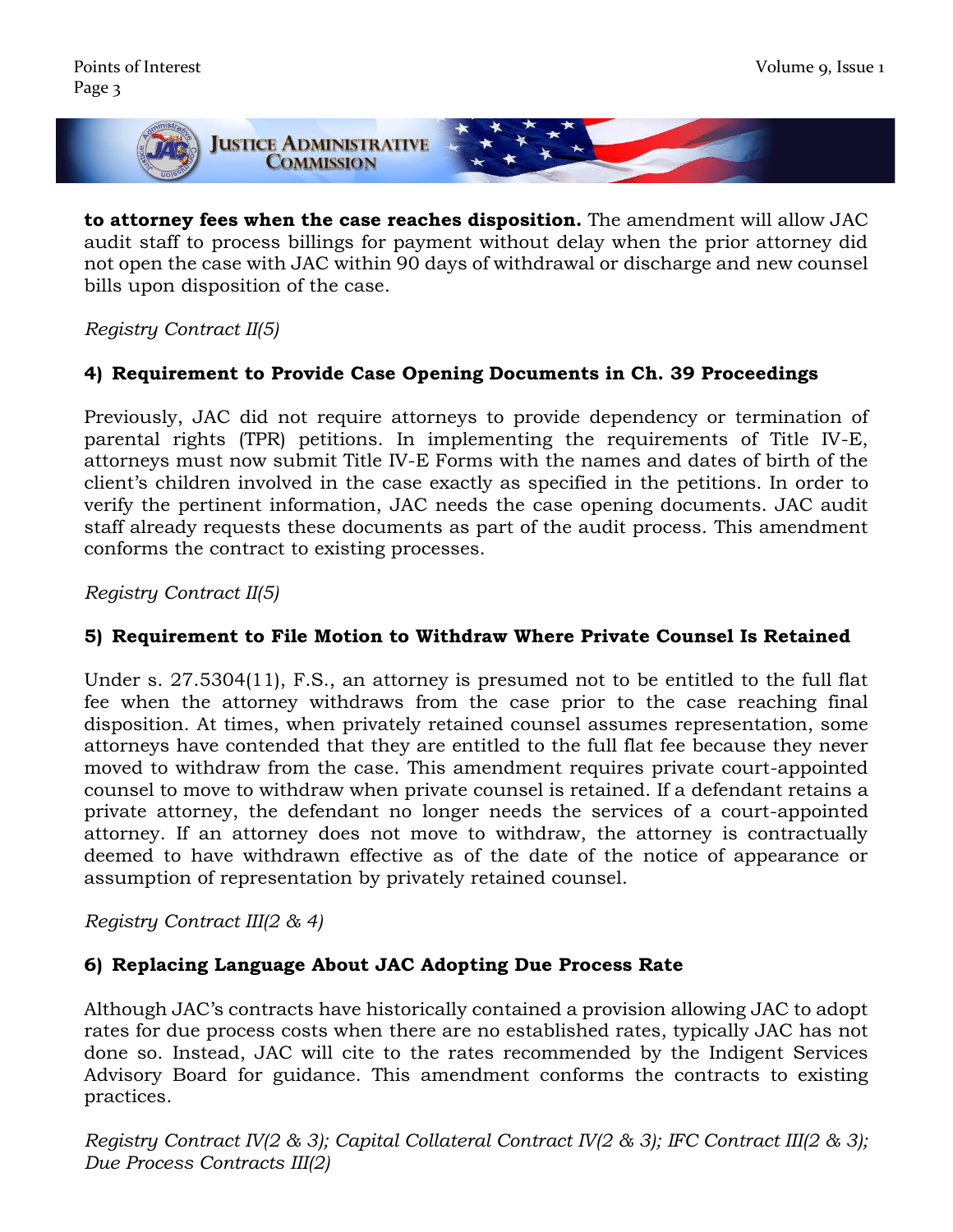

#### **7) Increasing Time Frame for Service of Due Process Motions to 10 Business Days**

Historically, the Registry and IFC Contracts have required 5 business days' notice of a hearing on a motion for due process costs or ordinary attorney fees. Per s. 27.5304(12), F.S., extraordinary attorney fee motions require 20 business days' notice. Due to volume, JAC Legal has found the 5 business days' notice problematic. Accordingly, JAC is increasing the time frame to 10 business days for motions other than extraordinary fee motions. In either case, lesser notice can be accepted as long as JAC affirmatively consents. Duplicative provisions have also been consolidated and deleted. The notice for motions filed subject to the Capital Collateral Contract remains at 5 business days' pursuant to s. 27.711(13), F.S., but the requirement for JAC to affirmatively consent to lesser notice has been added.

**As long as an attorney provides at least 10 business days' notice of a motion other than for extraordinary attorney fees which requires at least 20 business days' notice, the date of the hearing does not need to be cleared with JAC Legal.**  If an attorney needs to set a hearing with less notice, the attorney needs to clear the date and time with JAC through an email request to [pleadings@justiceadmin.org.](mailto:pleadings@justiceadmin.org)

*Registry Contract IV(6), X(16), XI(1) & XVIII(1); Capital Collateral Contract IV(6), XII(13) & XIX(1); IFC Contract II(5), III(6), VII(11) & XIV(1)*

#### **8) Requiring Use of the Sheriff for Service of Process**

Section 57.081, F.S., requires the sheriff to provide service of process in cases involving indigent persons without requiring prepayment. Currently, the contractual language only mandates use of the sheriff for service on in-county law enforcement. The amendment requires that an attorney use the sheriff for service of process unless the sheriff is unable or unavailable. If an attorney seeks to use a private process server, the attorney must serve a motion on JAC setting forth the exceptional circumstances warranting use of a private process server.

*Registry Contract IV(12); Capital Collateral Contract IV(12); IFC Contract III(12); Due Process Contracts II(13)*

#### **9) Requiring Attorney or Vendor to Notify of Change in Status**

This amendment requires an attorney or vendor to notify JAC of any change in licensure status or information pertinent to the contract. This amendment also crossreferences the termination provisions of the contract if the attorney or vendor fails to maintain necessary qualifications essential to the contract such as active Florida Bar membership or required professional licensure.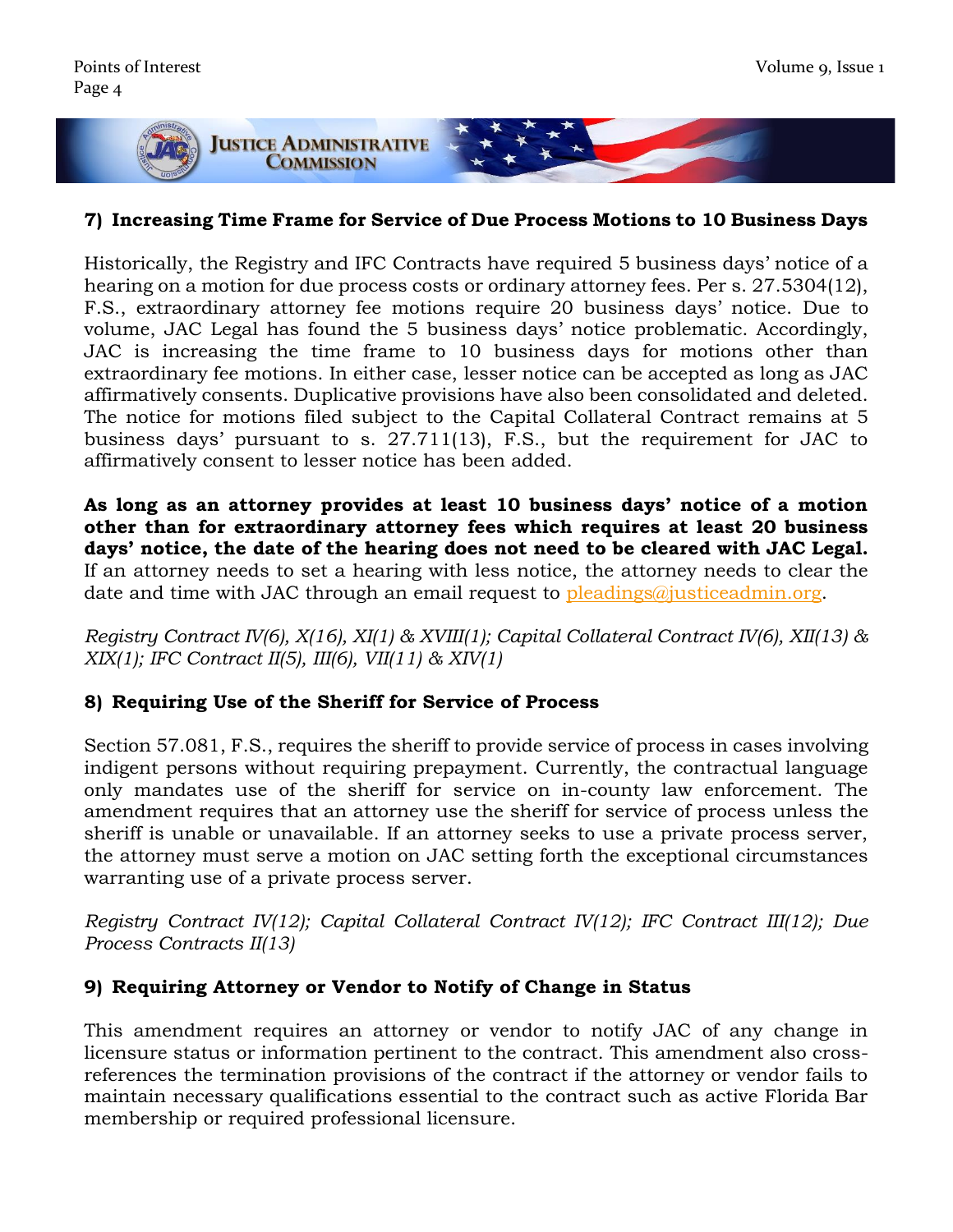

To notify JAC of a change in status, please email: [contracts@justiceadmin.org.](mailto:contracts@justiceadmin.org)

*Registry Contract V(3); Capital Collateral Contract V(3); IFC Contract IV(3); Due Process Contracts IV(3)*

### **10) Clarifying Final Disposition Language**

This amendment clarifies when a case reaches final disposition for purposes of the penalty for untimely billing or the statute of limitations by adding language addressing the situation where rendition of judgment is stayed by the filing of a motion for rehearing or for a new trial. The time frame would commence upon resolution of the motion.

*Registry Contract X(4) & XV(4); IFC Contract VII(4) & XI(3); Due Process Contracts VII(4) & X(4)*

### **11) Ongoing Applicability of JAC Policies and Procedures**

This amendment places attorneys and vendors on notice that they are bound by the JAC Policies and Procedures in effect at the time they execute the contract and as they are amended during the course of the contract.

*Registry Contract X(5); Capital Collateral Contract XII(3); IFC Contract VII(5); Due Process Contracts VII(5)*

#### **12) Requirements for Supporting Documentation**

Attorneys and vendors are required to keep supporting documentation to substantiate payments. This proposed amendment provides that the general requirements for supporting documentation shall be set forth in JAC Policies and Procedures.

Please know that, for attorneys and vendors seeking hourly compensation, maintaining a contemporaneous and detailed hourly accounting of time spent (timesheet) is separate and distinct from the requirement to maintain supporting records that substantiate the time billed. Merely maintaining timesheets, even if done contemporaneously, is not sufficient to meet the requirement to maintain supporting records. The attorney or vendor must maintain supporting documentation that substantiates and verifies the time billed beyond simply maintaining contemporaneous timesheets.

*Registry Contract XII(1); Capital Collateral Contract XIII(1); IFC Contract VIII(1); Due Process Contracts VIII(1)*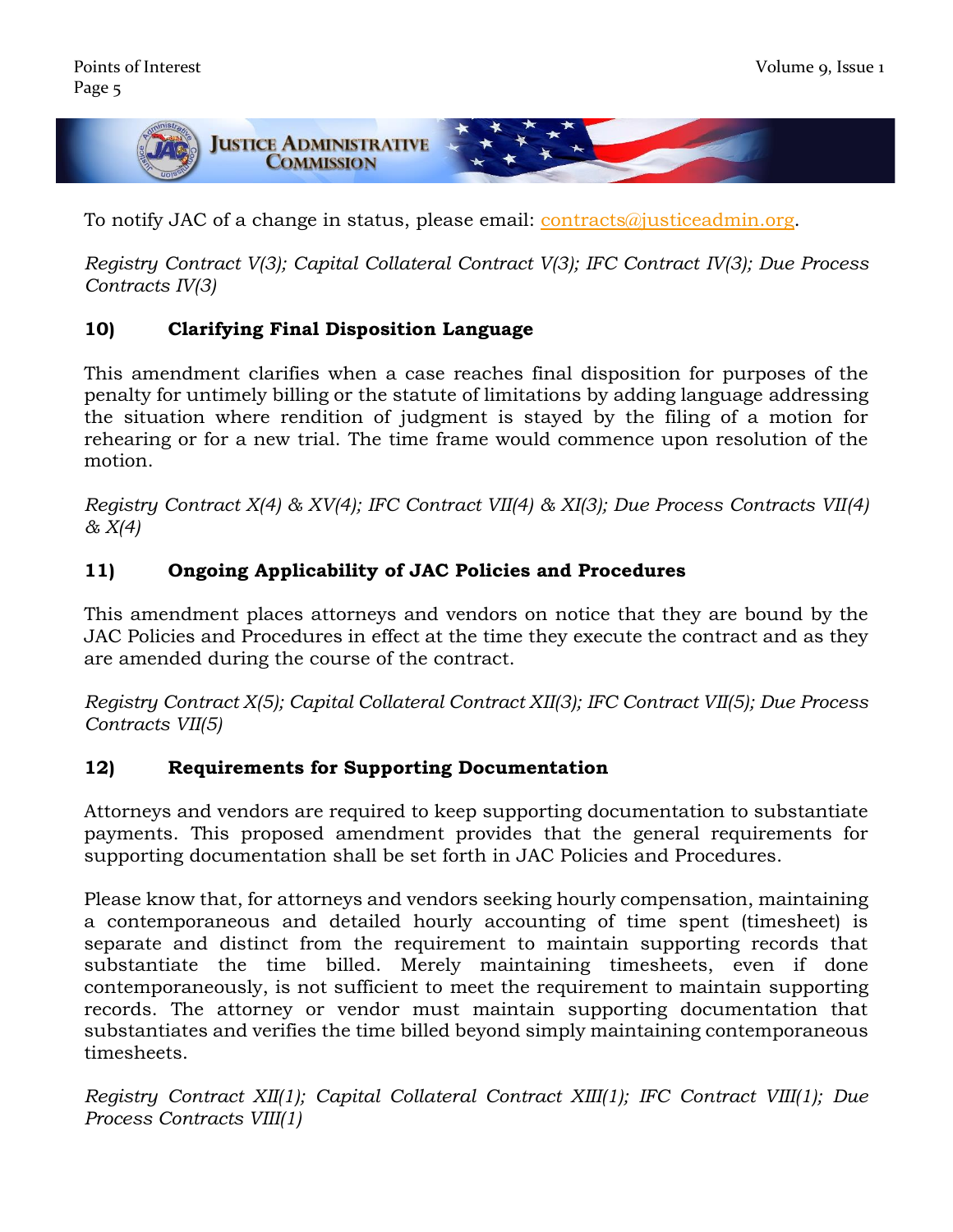

#### **13) In-Court Time for Capital Collateral Appointments**

This amendment adds a provision to the Capital Collateral Contract already in place for the Registry Contract that limits attorney billing for in-court time to time spent on the merits of the case and not more than half-an-hour wait-time. For routine hearings, attorneys would need to provide a detailed explanation for any request in excess of one hour for a routine hearing.

*Capital Collateral Contract XII(7)*

#### **14) Requirement for IFC Attorneys to Have Access to Basic Computer Equipment, Internet Access, and Email**

This amendment requires attorneys under an IFC contract to have access to basic computer equipment including portable hard drives, a printer, and a scanner. The amendment also requires internet access and an email account. These provisions are present in the Registry, Capital Collateral, and Due Process Contracts. With the transition to online contracting, case opening, and billing, these basic tools are necessary for an attorney to communicate with and submit documentation to JAC.

*IFC Contract II(10)*

#### **15) Requirement to Notify JAC of Disciplinary Action or Ineffective Assistance of Counsel in IFC Case.**

This amendment requires indigent for costs attorneys to notify JAC of a disciplinary action or finding of ineffective assistance of counsel related to an indigent for costs case. The amendment tracks a similar provision in the Registry Contract.

*IFC Contract IV(2)*

#### **16) Miscellaneous General Contractual Provisions**

These amendments incorporate general contractual provisions including:

- Failure to enforce a contractual provision does not constitute a waiver to enforce that contractual provision in the future;
- Language related to the severability of contractual provisions;
- Requirement to execute the contract using electronic signatures; and
- Language allowing only written modifications.

*Registry Contract XV(2), XVI, XIX & XX(2); Capital Collateral Contract XVI(2), XVII, XX & XXI(2); IFC Contract XI(2), XII, XV & XVI(2); Due Process Contracts X(2), XI, XIV & XV(2)*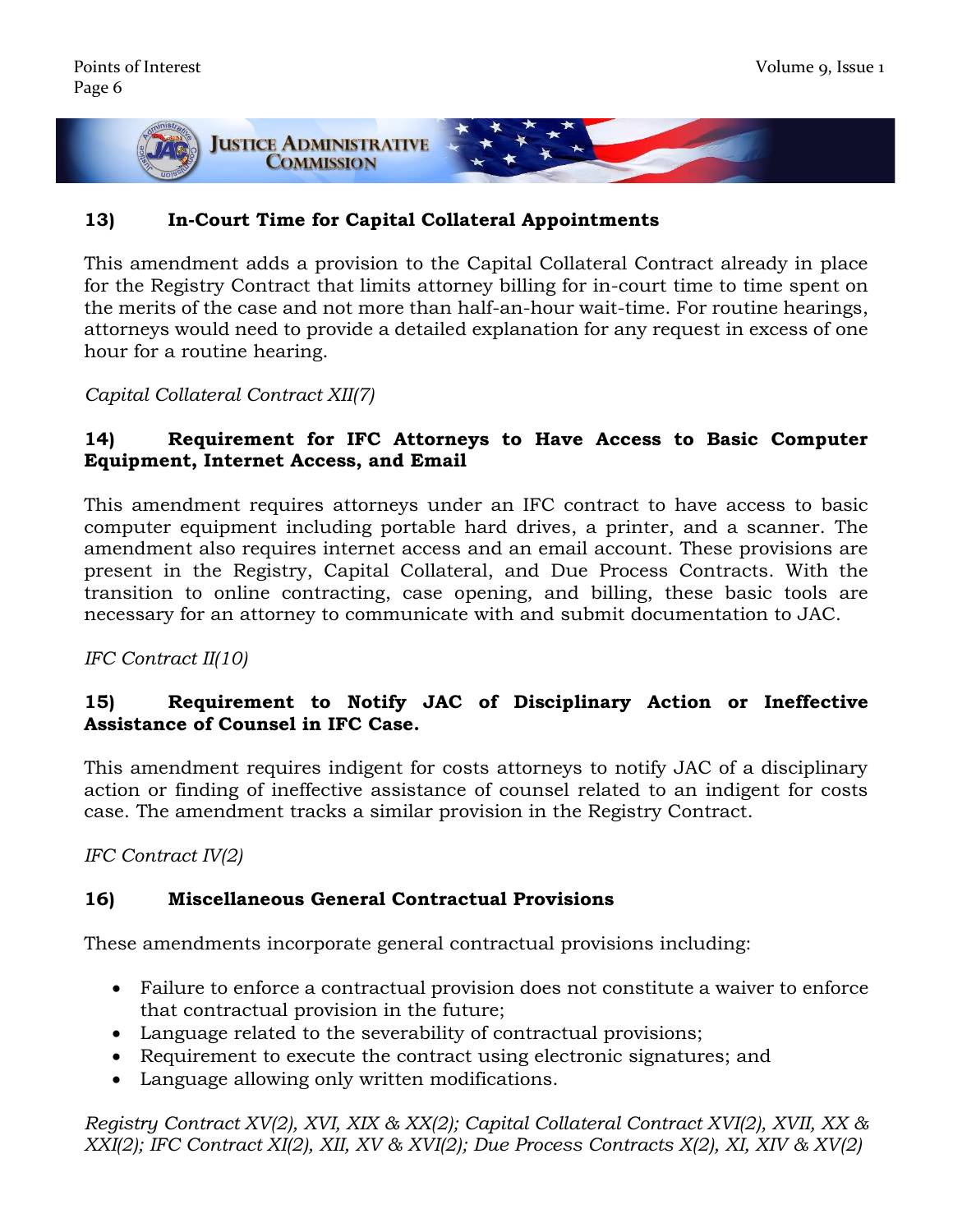

Please know that JAC's Online Contracting System in *MyJAC* will be unavailable starting June 1, 2022, through June 15, 2022, to allow for the posting of the Fiscal Year 2022-23 Contracts and other system updates. Attorneys and due process vendors will still have the ability to submit their invoices through *MyJAC* during this time period.

## **Short Guide to Submitting Contracts and Opening Cases through** *MyJAC*

Attorneys and due process vendors can execute JAC contracts, submit case opening documents, submit billings, track billings, and obtain other pertinent information though JAC's secure website, *MyJAC*.

#### **Executing a Registry Contract**

#### *Requirements:*

- Active Florida Bar Membership
- Federal Employer Identification Number (FEIN)
- Submitted application for Electronic Funds Transfer (EFT) and a Substitute Form W-9 with the Florida Department of Financial Services

#### *Process:*

- Click "Go to Registry Contract Submission"
- Review and verify information in "Attorney Details" box
- Verify FEIN information on file or update FEIN, if necessary
- Check the box to certify you have verified all the information on the form
- Read and check the certification boxes
- Click on "Preview Draft Contract"
- Check the acknowledgment of contract preview box
- Execute the contract electronically

When JAC receives the contract, you will receive an email confirming receipt to the email address on file. Once the contract has been approved by JAC, an email notification will be sent to you. You may view a copy of the signed contract by logging onto *MyJAC*.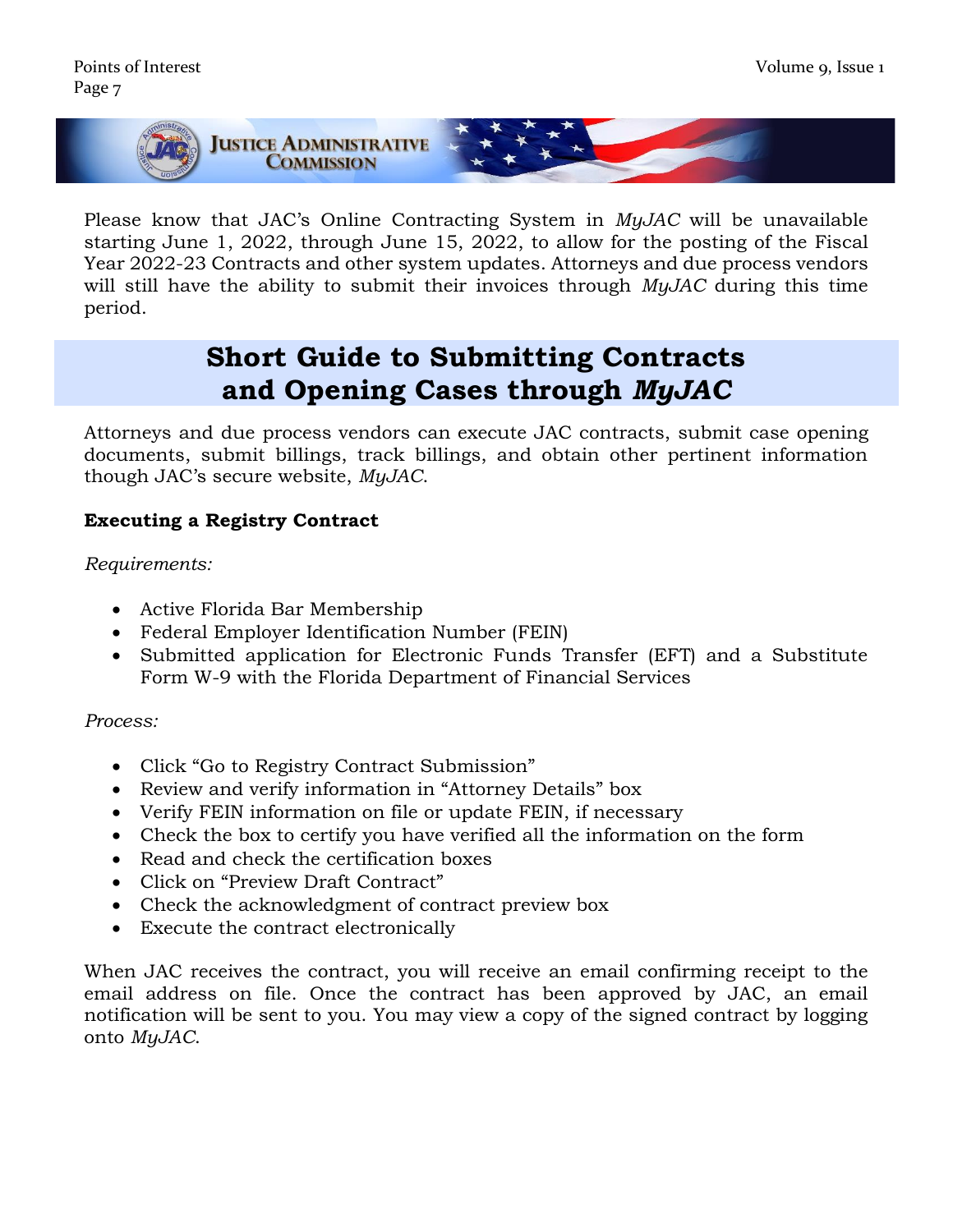

#### **Executing an Indigent for Costs Contract**

#### *Requirements:*

- Active Florida Bar Membership
- Federal Employer Identification Number if seeking attorney reimbursement for costs incurred (FEIN)
- Submitted application for Electronic Funds Transfer (EFT) and a Substitute Form W-9 with the Florida Department of Financial Services if seeking attorney reimbursement

#### *Process:*

- Click "Go to IFC Contract"
- Review and verify information in "Attorney Details" box
- If intending to seek reimbursement for due process costs, check the box certifying your intent to seek reimbursement and verify FEIN information on file or update FEIN, if necessary
- Check the box to certify you have verified all the information on the form
- Read and check the certification boxes
- Click on "Preview Draft Contract"
- Check the acknowledgment of contract preview box
- Execute the contract electronically

When JAC receives the contract, you will receive an email confirming receipt to the email address on file. Once the contract has been approved by JAC, an email notification will be sent to you. You may view a copy of the signed contract by logging onto *MyJAC*.

#### **Executing a Due Process Contract**

#### *Requirements:*

- Federal Employer Identification Number (FEIN) registered with JAC
- Submitted application for Electronic Funds Transfer (EFT) and a Substitute Form W-9 with the Florida Department of Financial Services
- Active occupational and/or professional license(s) necessary to provide services (see below for specific requirements for investigators and mitigation specialists)

#### *Type of Contract to Execute:*

• Type 1 Due Process Contract is for vendors providing ordinary due process services such as court reporters, interpreters, videographers, private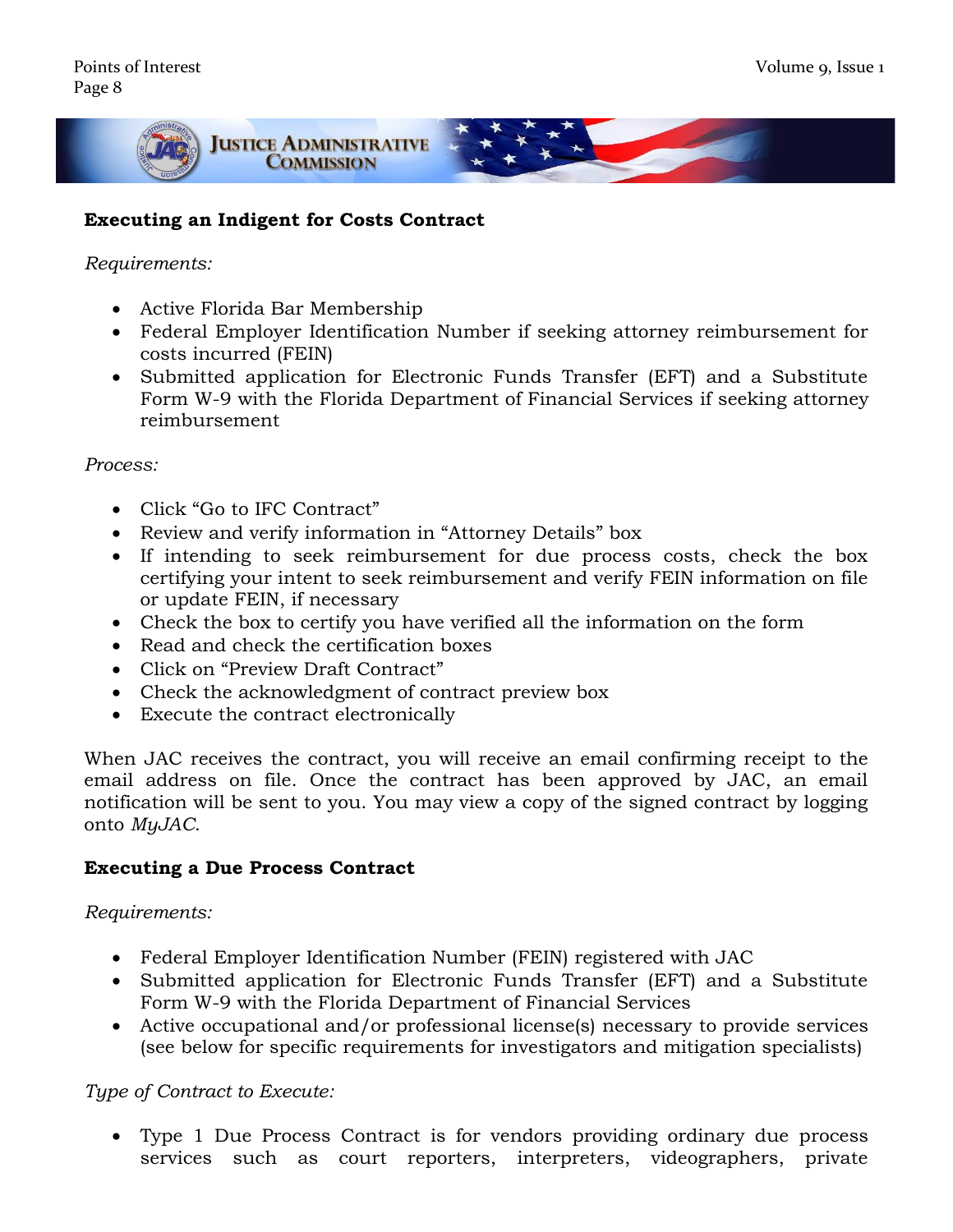

investigators, mitigation specialists, and private process servers

• Type 2 Due Process Contract is for vendors providing extraordinary services such as psychologists, psychiatrists, medical doctors, and experts

#### *Process:*

- Click "Vendor Contracts"
- Certify that you have applied for EFT (Electronic Funds Transfer) and a Substitute Form W-9 directly with the Florida Department of Financial Services
- Select whether you are a Florida Retirement System (FRS) member
- Click "Go to Vendor Contract Submission"
- Complete the vendor information fields regarding services you provide and circuits and counties in which you are willing to provide services
- Verify and update vendor information
- Click the check box if you want your information published in JAC's Due Process Vendor with Contract list on JAC's website
- In the next section, enter the INDIVIDUAL License Number and the FIRM License Number, if applicable
	- o Investigators: Valid A-license and C-license numbers of the investigator who owns the investigative firm are required to be listed on the Due Process **Contract**
	- o Mitigation Specialists: Must provide either (1) valid A-license and C-license numbers, (2) a Florida Bar number and be in good standing with the Florida Bar, or (3) a professional Florida license in a field such as mental health or psychology (i.e., Licensed Clinical Social Worker)
	- o Experts: Applicable licenses and experience
- Click the License Certification box
- Under the "Payee Information," Legal Entity or Sole Proprietor (Principal Owner) section, you must select one option, either "Legal Entity" or "Sole Proprietor"
- Enter the name of the Authorized Representative which must be the name of the person authorized to execute the contract, not the company name
- Read and check the certification boxes
- Click on "Preview Draft Contract"
- Check the acknowledgment of contract preview box
- Execute the contract electronically

When JAC receives the contract, you will receive an email confirming receipt to the email address on file. Once the contract has been approved by JAC, an email notification will be sent to you. You may view a copy of the signed contract by logging onto *MyJAC*.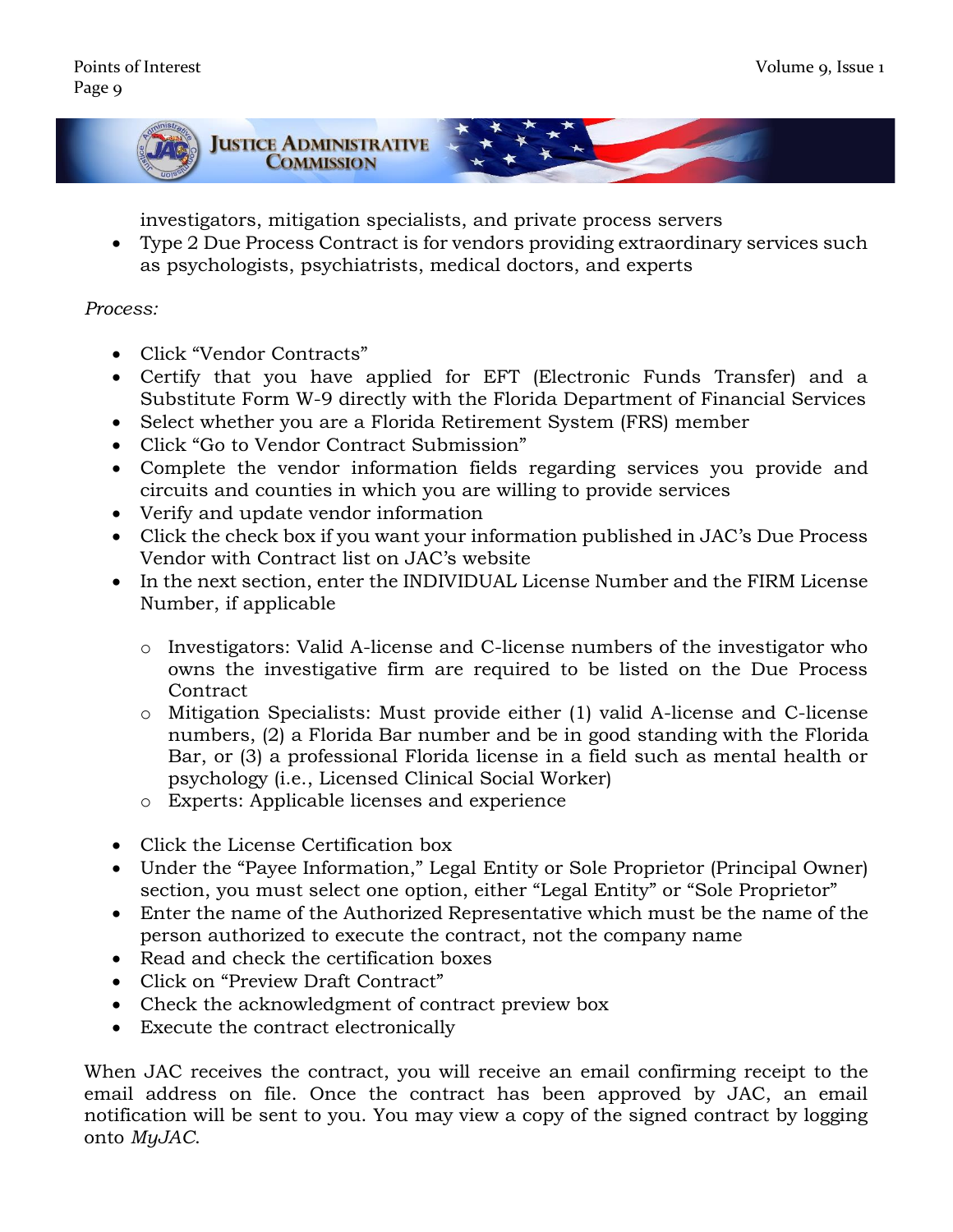

#### **Opening a Court-Appointed Case**

#### *Documents needed:*

- Order of appointment finding conflict with the Office of Public Defender and/or Office of Regional Counsel, as applicable
- Charging document, petition, or other case initiation document if available

#### *Process:*

- Click on "Open a New Appointed Case"
- Complete New Appointed Case Submission Form
- Upload Supporting Documents
- Click "New Case Opening Packet Submission"

Once your request to open a new case is successfully submitted, you will receive a popup confirmation message indicating "Case Submission Successful." A confirmation email will be sent. After JAC reviews your submission, a follow-up email will be sent letting you know that either the case was opened successfully or the case opening was rejected including the reason(s) for the rejection.

#### **Opening an Indigent for Costs Cases**

#### *Documents needed:*

- Motion to declare defendant indigent for costs
- Clerk's application for indigency
- Attorney fee affidavit
- Charging document, petition, or other case initiation document if available

#### *Process:*

- Click on "Open a New IFC Case"
- Complete New IFC Case Opening Submission Form
- Upload Supporting Documents
- Click "New Case Opening Packet Submission"

Once your request to open a new case is successfully submitted, you will receive a popup confirmation message indicating "Case Submission Successful." After JAC reviews the documents, if there is a deficiency in the case submission, you will receive an email indicating the reason(s) for the rejection. If the submission is complete, you will receive a response indicating JAC's position on the motion.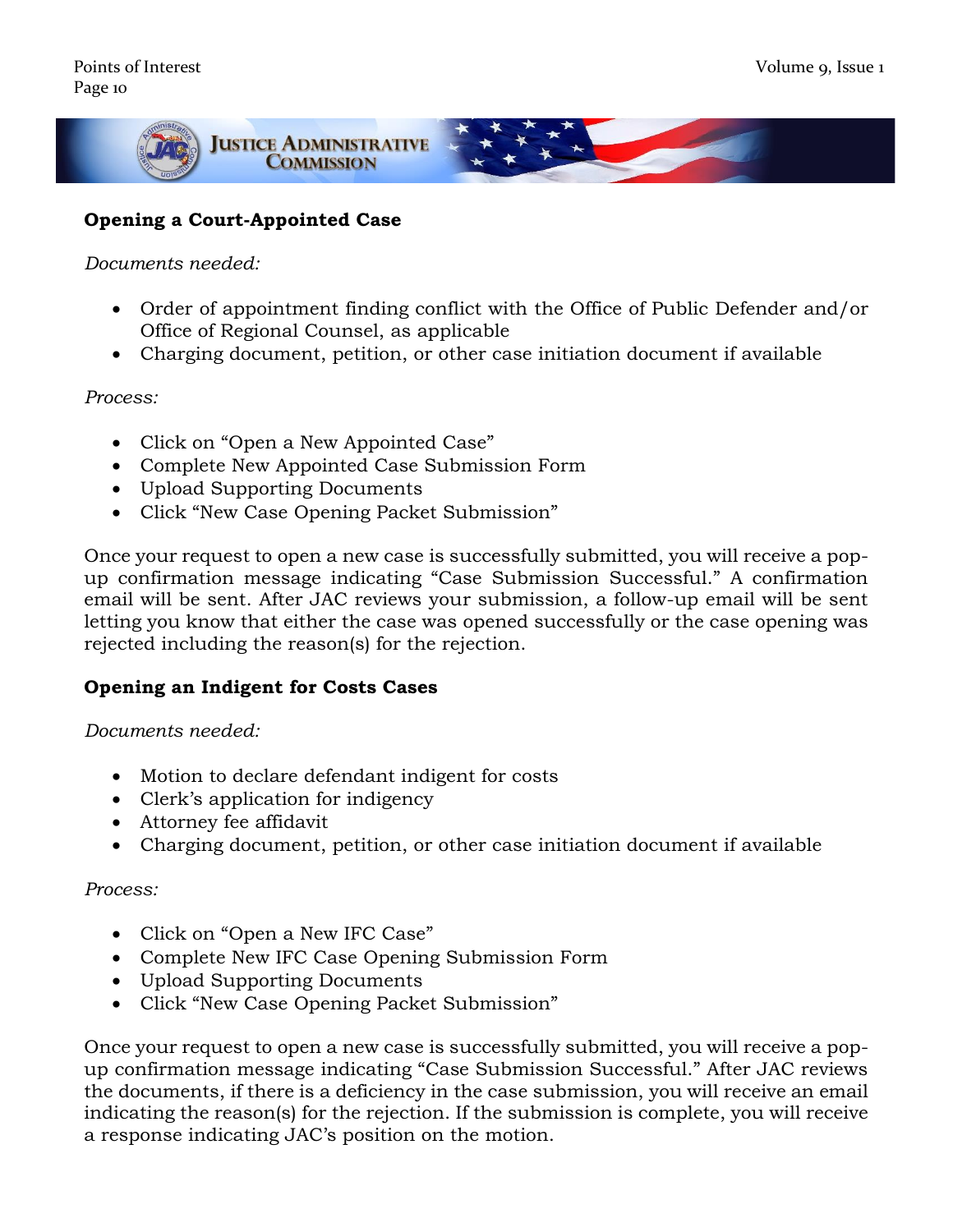

When the order declaring the client indigent for costs is received, submit the order through *MyJAC* as follows:

- Search for case through *MyJAC*
- Verify Order of Indigence has not already been received
- Upload IFC Order Declaring Indigent

More detailed instructions as well as additional information and tutorials are posted on JAC's website.

## **Flat Fee Settlement Agreement in Multiple Attorney Cases**

In some court-appointed cases, the Court appoints more than one private courtappointed attorney over the course of the case. Under s. 27.5304(11), F.S., the flat fee must be divided between the attorneys. To help resolve these situations without a hearing, JAC will be posting a flat fee settlement agreement for use by court-appointed attorneys who wish to divide the flat fee among themselves. The settlement agreement will permit JAC to administratively process payment without the need of a court hearing or court order. The settlement agreement and instructions will be found at:

[https://www.justiceadmin.org/court\\_app\\_counsel/forms/attorney-settlement-agreement.pdf](https://www.justiceadmin.org/court_app_counsel/forms/attorney-settlement-agreement.pdf)

In order for the attorney fee invoices to be administratively paid, the attorneys must provide a complete and executed settlement agreement. Absent previously submitted fee waivers, all attorneys, even those who are waiving all fees, must sign the settlement agreement. For the attorneys who are waiving all fees, they should indicate \$0.00 as their apportioned share. The settlement agreement must be submitted via *MyJAC* as directed in the instructions for the settlement agreement.

## **Setting Hearings with JAC**

Pursuant to the term of the Fiscal Year 2022-23 JAC Registry and IFC Contracts, an attorney must provide at least 10 business days' notice of a motion for ordinary attorney fees, indigency for costs, or due process costs and at least 20 business days' notice of a motion for extraordinary attorney fees. **The motion must be served on JAC prior to or contemporaneously with the notice of hearing.** 

If an attorney provides the minimum amount of notice required under the JAC Registry and IFC Contracts, the attorney's office does not need to clear the date in advance with JAC. The attorney's office will submit the notice of hearing in the manner directed by JAC Policies and Procedures, currently via email to [pleadings@justiceadmin.org.](mailto:pleadings@justiceadmin.org)